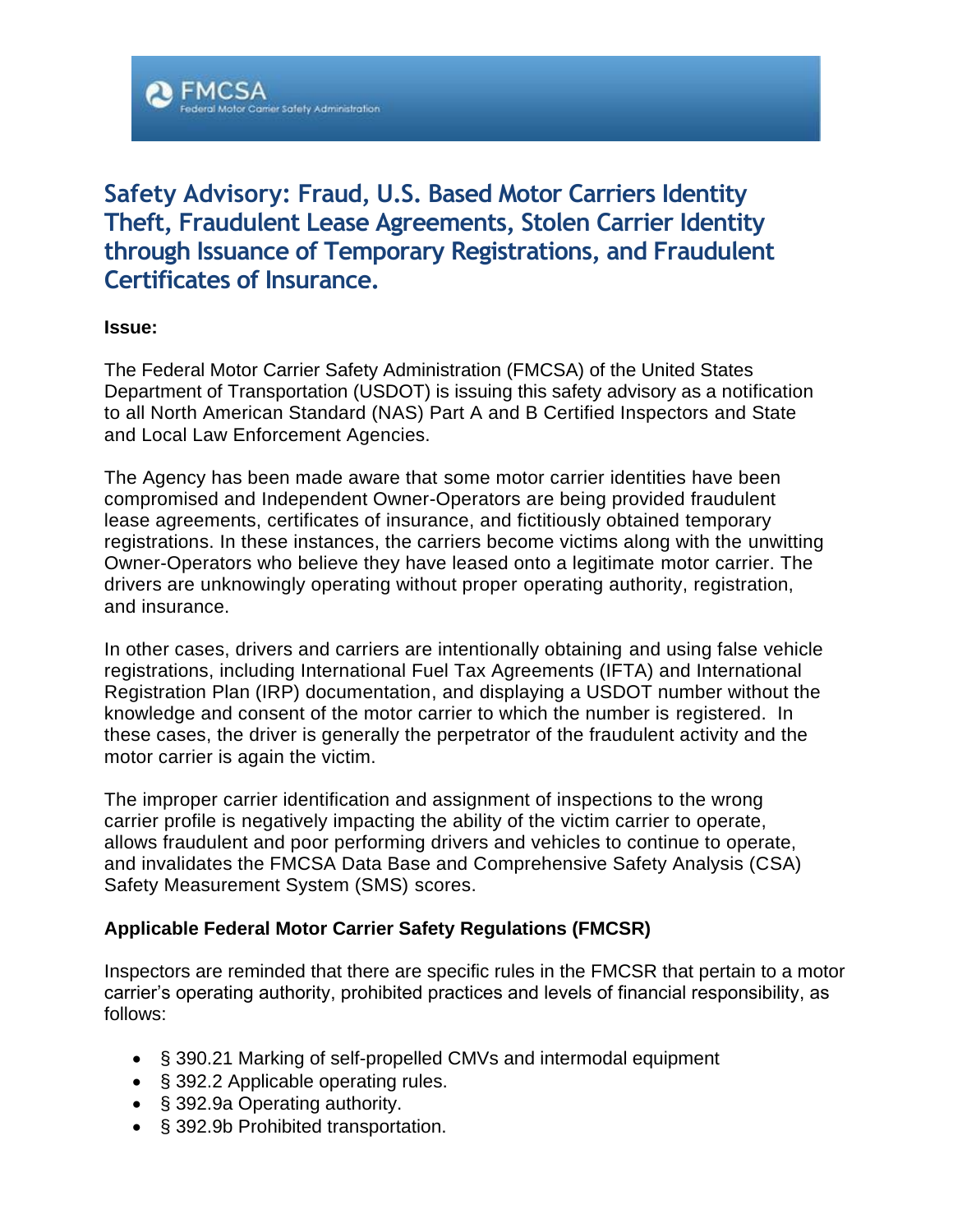

- § 387.3 Applicability.
- § 387.7 Financial responsibility required.

These sections are important because they set forth the basis for a motor carrier's operations and compliance. FMCSA recommends that inspectors and other State and local partners, take the following actions to ensure that the driver and vehicle you have detained actually belongs to the motor carrier identified by the USDOT number displayed on the vehicle pursuant to 49 CFR § 390.21.

### **Verification of Temporary Registrations:**

If you encounter a Temporary Registration during a roadside inspection or through other legal contact, FMCSA suggests that Inspectors or State and local law enforcement partners do the following:

- Contact the motor carrier directly using the contact information recorded on file through SAFER [\(https://safer.fmcsa.dot.gov\)](https://safer.fmcsa.dot.gov/) or the FMCSA Portal and verify the driver and vehicle are operating under the correct carrier identity.
- Check Query Central, the Commercial Vehicle Information Exchange Window (CVIEW), or other investigative databases for prior inspections listing the Temporary Registration assignment to multiple vehicles and inspections.

# **Verification of IFTA and/or IRP:**

- Inquire if the driver is leased to the company they are operating for at the time.
- Verify vehicle markings relative to the requirements of § 390.21, including review of a rental or lease agreement when applicable.
- Verify the IRP registration matches the vehicle they are inspecting to include the vehicle identification number (VIN), make, and year of the tractor.
- Verify the company information matches the Electronic Logging Device (ELD) or Driver's Hours-of-Service (HOS) log.
- Verify that the IFTA account document matches what is reported in CVIEW.

#### **Verification of Operating Authority:**

- Verify through the FMCSA Portal or Safer Web [\(https://safer.fmcsa.dot.gov\)](https://safer.fmcsa.dot.gov/) that the Commercial Motor Vehicle is operating with proper operating authority, registration, and insurance and the number of drivers and vehicles on the carrier profile.
- Verify through the Licensing and Insurance System (L & I) that the information matches what the driver presents.
- If the information is different, contact the Motor Carrier to verify.

**Note**: *If the truck is found to be operating under a fictitious registration the inspector is*